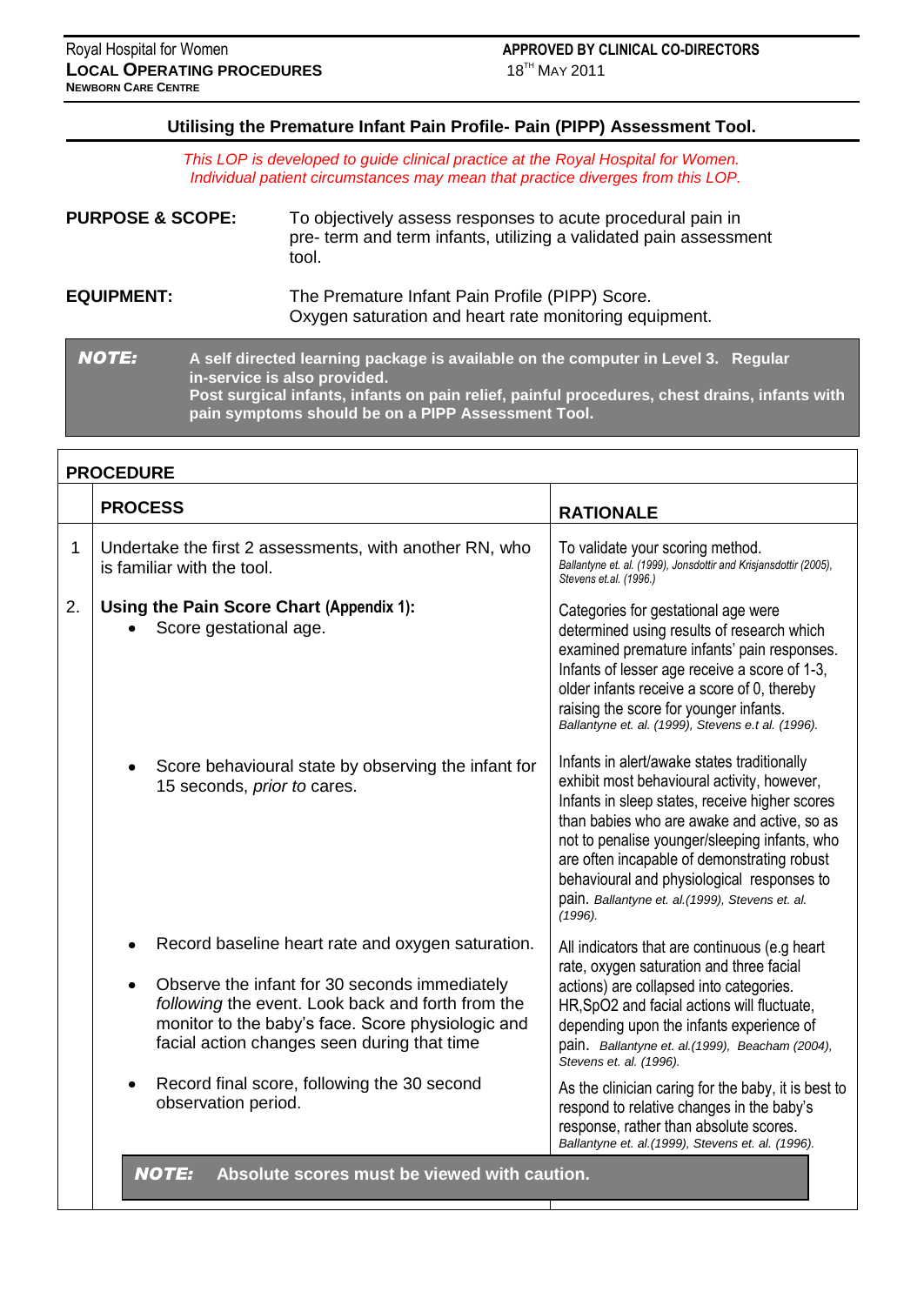### **Utilising the Premature Infant Pain Profile- Pain Assessment Tool** continued

|   | <b>PROCEDURE</b>                                                                                                                                                                                                                                                                                        |                                                                                                                                                                                                                                                                                                                                                                                                                                                                                                                                                                                                                                                              |  |  |  |  |
|---|---------------------------------------------------------------------------------------------------------------------------------------------------------------------------------------------------------------------------------------------------------------------------------------------------------|--------------------------------------------------------------------------------------------------------------------------------------------------------------------------------------------------------------------------------------------------------------------------------------------------------------------------------------------------------------------------------------------------------------------------------------------------------------------------------------------------------------------------------------------------------------------------------------------------------------------------------------------------------------|--|--|--|--|
|   | <b>PROCESS</b>                                                                                                                                                                                                                                                                                          | <b>RATIONALE</b>                                                                                                                                                                                                                                                                                                                                                                                                                                                                                                                                                                                                                                             |  |  |  |  |
|   | Using the Pain Score Chart (cont'd):                                                                                                                                                                                                                                                                    |                                                                                                                                                                                                                                                                                                                                                                                                                                                                                                                                                                                                                                                              |  |  |  |  |
|   | Score $\leq$ 5 indicates no acute pain.                                                                                                                                                                                                                                                                 | A score of $\leq$ 5 indicates that the infant is not<br>experiencing acute pain. Continue to assess trends                                                                                                                                                                                                                                                                                                                                                                                                                                                                                                                                                   |  |  |  |  |
|   | Score>10 indicates moderate to severe pain.                                                                                                                                                                                                                                                             | and act appropriately to changes. Ballantyne et.<br>al.(1999), Stevens et. al. (1996).                                                                                                                                                                                                                                                                                                                                                                                                                                                                                                                                                                       |  |  |  |  |
| 3 | <b>ACTION PLAN:</b>                                                                                                                                                                                                                                                                                     |                                                                                                                                                                                                                                                                                                                                                                                                                                                                                                                                                                                                                                                              |  |  |  |  |
|   | Score $\leq$ 5 No action required.<br>А:                                                                                                                                                                                                                                                                |                                                                                                                                                                                                                                                                                                                                                                                                                                                                                                                                                                                                                                                              |  |  |  |  |
|   | <b>B - C:</b> Score 6-10<br>Rationalise the number of painful procedures.<br>Assess and provide comfort measures.<br>Modify the environment (e.g. reduce noise<br>and light).<br>Swaddling.<br>٠<br>Non-nutritive sucking.<br>$\bullet$<br>Oral Sucrose +/- pacifier.<br>Containment.<br>Breastfeeding. | Oral sucrose ameliorates the pain response in<br>infants by, encouraging endogenous endorphin<br>release. Research continues on the cumulative<br>effect of sucrose on the neuro-development of pre-<br>term infants. American Academy of Pediatrics (2006),<br>Holsti and Grunau (2010).<br>Non-pharmocolgical measures have been<br>demonstrated to reduce pain, encourage self-<br>soothing ability and assist state control in pre-term<br>and term infants and work best when combined<br>(e.g sucrose and pacifier, sucrose and containment<br>American Academy of Pediatrics (2006), Holsti and<br>Grunau (2010),<br>NSW Department of Health (2006). |  |  |  |  |
|   | Score $>10$<br>D:<br>Assess.<br>Consult with medical staff.<br>Consider pharmacological treatment.<br>Consider increasing medication dose, if prescribed.                                                                                                                                               | Judicious use of narcotics, is recommended, as<br>research continues on both the short term and long<br>term, risk/benefit to infants. American Academy of<br>Pediatrics (2006), Bellu, de Waal and Zanini (2007),<br>Whit-Hall, Boyle and Young (2007).                                                                                                                                                                                                                                                                                                                                                                                                     |  |  |  |  |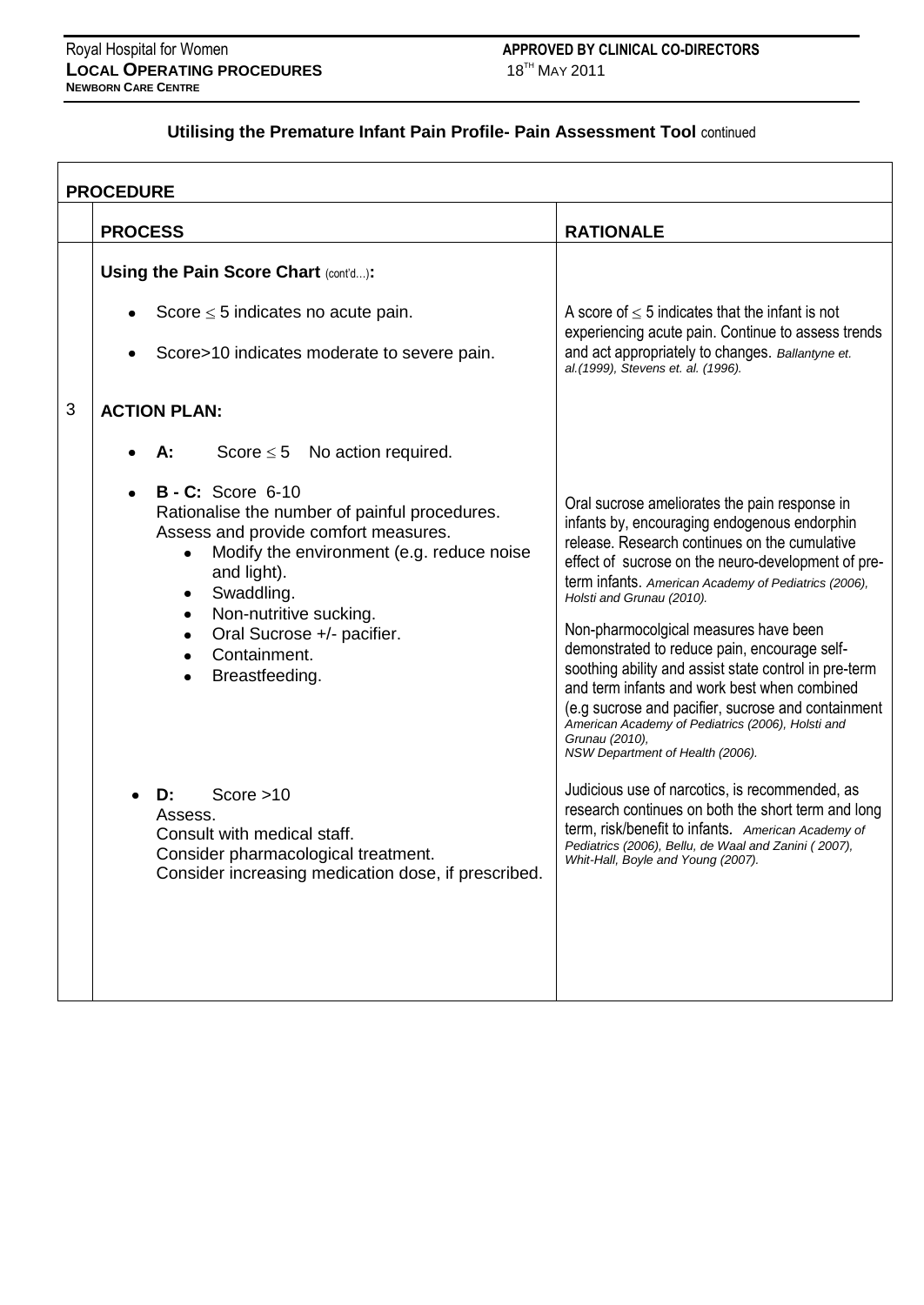## **LOCAL OPERATING PROCEDURES NEWBORN CARE CENTRE**

# Royal Hospital for Women **APPROVED BY CLINICAL CO-DIRECTORS**<br> **APPROVED BY CLINICAL CO-DIRECTORS**<br>  $18^{T}$  MAY 2011

| <b>PROCESS</b>                                                                                                                                                                                             | <b>INDICATOR</b>                           | $\mathbf{0}$                                        | $\overline{1}$                                        | $\overline{2}$                                    | 3                                                        | <b>SCORE</b>                                            |       |            |                                                           |                                                                                                       |  |                  |
|------------------------------------------------------------------------------------------------------------------------------------------------------------------------------------------------------------|--------------------------------------------|-----------------------------------------------------|-------------------------------------------------------|---------------------------------------------------|----------------------------------------------------------|---------------------------------------------------------|-------|------------|-----------------------------------------------------------|-------------------------------------------------------------------------------------------------------|--|------------------|
|                                                                                                                                                                                                            |                                            |                                                     |                                                       |                                                   | <b>DATE</b><br><b>TIME</b>                               |                                                         |       |            |                                                           |                                                                                                       |  |                  |
| <b>CHART</b>                                                                                                                                                                                               | <b>Gestational</b><br>Age                  | 36 weeks and<br>more                                | 32 weeks<br>to 35<br>weeks, 6<br>days                 | 28 weeks to 31<br>weeks, 6 days                   | 27 weeks and<br>less                                     |                                                         |       |            |                                                           |                                                                                                       |  |                  |
| Observe infant<br>for 15 seconds<br>Observe<br>baseline:<br>Heart Rate, O <sub>2</sub><br>Saturation                                                                                                       | <b>Behavioural</b><br><b>State</b>         | Quiet/sleep<br>Eyes closed<br>No facial<br>movement | Quiet/Awa<br>ke<br>Eyes open<br>No facial<br>movement | Active/sleep<br>Eyes closed<br>Facial<br>movement | <b>Active /Awake</b><br>Eyes open<br>Facial<br>movements |                                                         |       |            |                                                           |                                                                                                       |  |                  |
| Observe infant<br>for 30 seconds                                                                                                                                                                           | <b>Heart Rate</b><br>Max                   | $0-4$<br>beats/min<br>increase                      | $5-14$<br>beats/min.<br>increase                      | 15-24 beats/min<br>increase                       | 25 beats/min or<br>more increase                         |                                                         |       |            |                                                           |                                                                                                       |  |                  |
|                                                                                                                                                                                                            | O <sub>2</sub><br><b>Saturation</b><br>Min | $0 - 2.4%$<br>decrease                              | 2.5-4.9%                                              | 5.0-7.4%                                          | 7.5% or more<br>decrease                                 |                                                         |       |            |                                                           |                                                                                                       |  |                  |
|                                                                                                                                                                                                            | <b>Brow Bulge</b>                          | None<br>0-9% of time                                | Minimum<br>10-30% of<br>time                          | Moderate<br>49-69% of time                        | Maximum<br>70% of time or<br>more                        |                                                         |       |            |                                                           |                                                                                                       |  |                  |
|                                                                                                                                                                                                            | <b>Eye Squeeze</b>                         | None<br>0-9% of time                                | Minimum<br>10-39% of<br>time                          | Moderate<br>49-69% of time                        | Maximum<br>70% of time or<br>more                        |                                                         |       |            |                                                           |                                                                                                       |  |                  |
|                                                                                                                                                                                                            | Nasolabial<br>furrow                       | None<br>0-9% of time                                | Minimum<br>10-39% of<br>time                          | Moderate<br>49-69% of time                        | Maximum<br>70% of time or<br>more                        |                                                         |       |            |                                                           |                                                                                                       |  |                  |
| Ref: Stevens, B., Johnston, C., Petryshen, P. & Taddio, A., 1996. Premature Infant Pain Profile:<br>Development and Initial Validation, The Clinical Journal, Lippincott-Raven Publishers, 12(1), p 13-22. |                                            |                                                     |                                                       |                                                   | <b>TOTAL SCORE</b>                                       |                                                         |       |            |                                                           |                                                                                                       |  |                  |
|                                                                                                                                                                                                            |                                            |                                                     |                                                       | Management Initiated as per guide                 |                                                          |                                                         |       |            |                                                           |                                                                                                       |  |                  |
| <b>Procedural Pain Management in NCC</b>                                                                                                                                                                   |                                            |                                                     |                                                       |                                                   |                                                          |                                                         |       |            |                                                           |                                                                                                       |  |                  |
| Pain Score <5                                                                                                                                                                                              | No action<br>required                      | <b>Pain Score</b><br>$6 - 10$                       | Assess-> Provide<br><b>Comfort Measures</b>           | Swaddling<br>Oral sucrose                         | Non-nutritive Sucking                                    | Containment<br>Breastfeeding<br>Oral sucrose + Pacifier | $>10$ | Pain Score | Assess<br>$\rightarrow$<br>$\rightarrow$<br>$\rightarrow$ | Consult with Medical staff<br>Consider Pharmacologic treatment<br>Consider increasing medication dose |  | (if prescribed). |
|                                                                                                                                                                                                            | A                                          |                                                     |                                                       | B                                                 | C                                                        |                                                         |       |            | D                                                         |                                                                                                       |  |                  |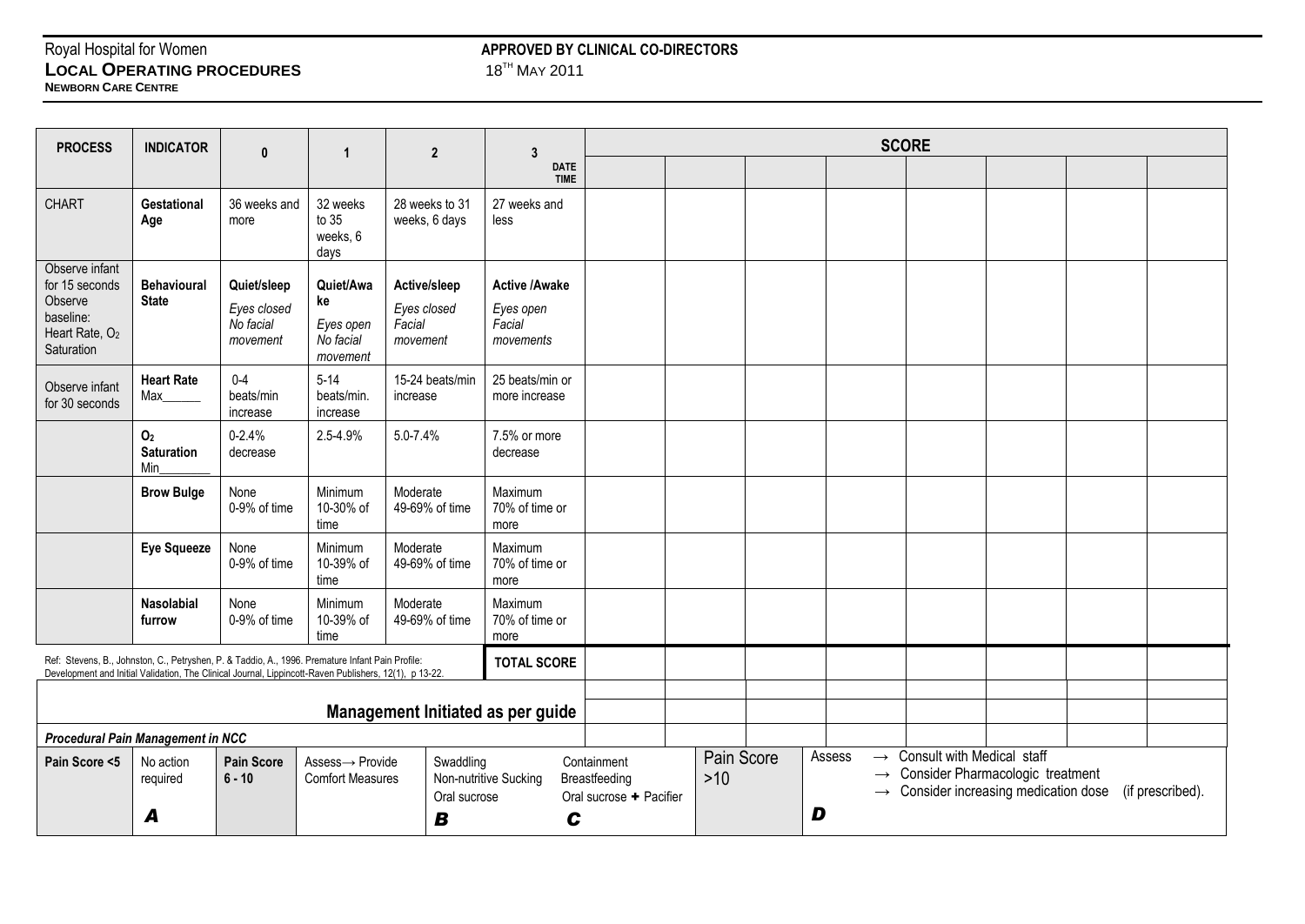## *Guide to Facial Actions:*